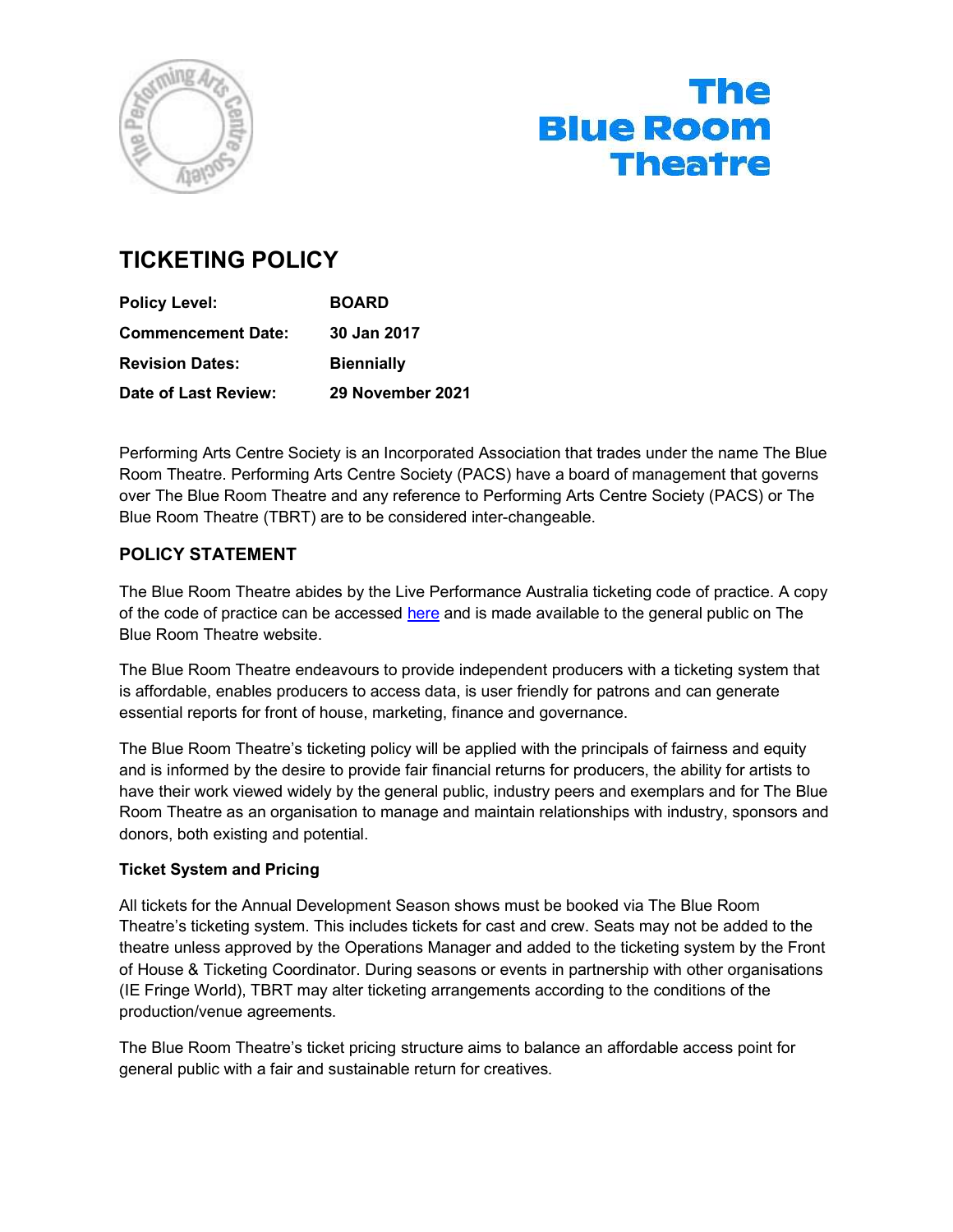All Annual Development Season producers are expected to adhere to The Blue Room Theatre's basic pricing structure and subscription series. Producers may add extra discounts subject to consultation with the Communications & Engagement Coordinator and Front of House & Ticketing Coordinator.

Producers who are a part of Summer Nights or another season or event, will negotiate the pricing structure with TBRT, based on TBRT's recommendations.

#### **Capacity**

The capacity of each space must not exceed the Maximum Accommodation as determined by The City of Perth in accordance with Section 178(1) of the Health Act 1911 and the Health (Public Buildings) Regulations 1992 and stated on the Certificate of Approval. Namely:

#### First Floor

| The Blue Room Theatre       | 73 Persons |
|-----------------------------|------------|
| Mural Room                  | 40 Persons |
| <b>Studio Theatre Space</b> | 50 Persons |
| Bar                         | 28 Persons |
| Foyer and Balcony           | 33 Persons |
| <b>Ground Floor</b>         |            |
| Old Office                  | 50 Persons |
| Kaos Room                   | 50 Persons |

All tickets, apart from holds, will be made available for general sale from the date of the season launch or earlier as directed by the Program Manager.

#### Ticket Holds

Some ticket holds will be built into each event, including:

One usher seat for each performance.

- The usher is required to sit in on the performance in order to supervise the audience. The usher sits on the seat closest to the exit in case of emergency. The Box Office Staff member is required to allocate that ticket to the usher on the night.

Producer complimentary tickets (comps) for opening night.

- These tickets will be held for invited guests until the RSVP date has passed and the producer has agreed with the Front of House and Ticketing Coordinator to release any remaining tickets for general sale.

Two house seats for each performance excluding Members' Night and Opening Night.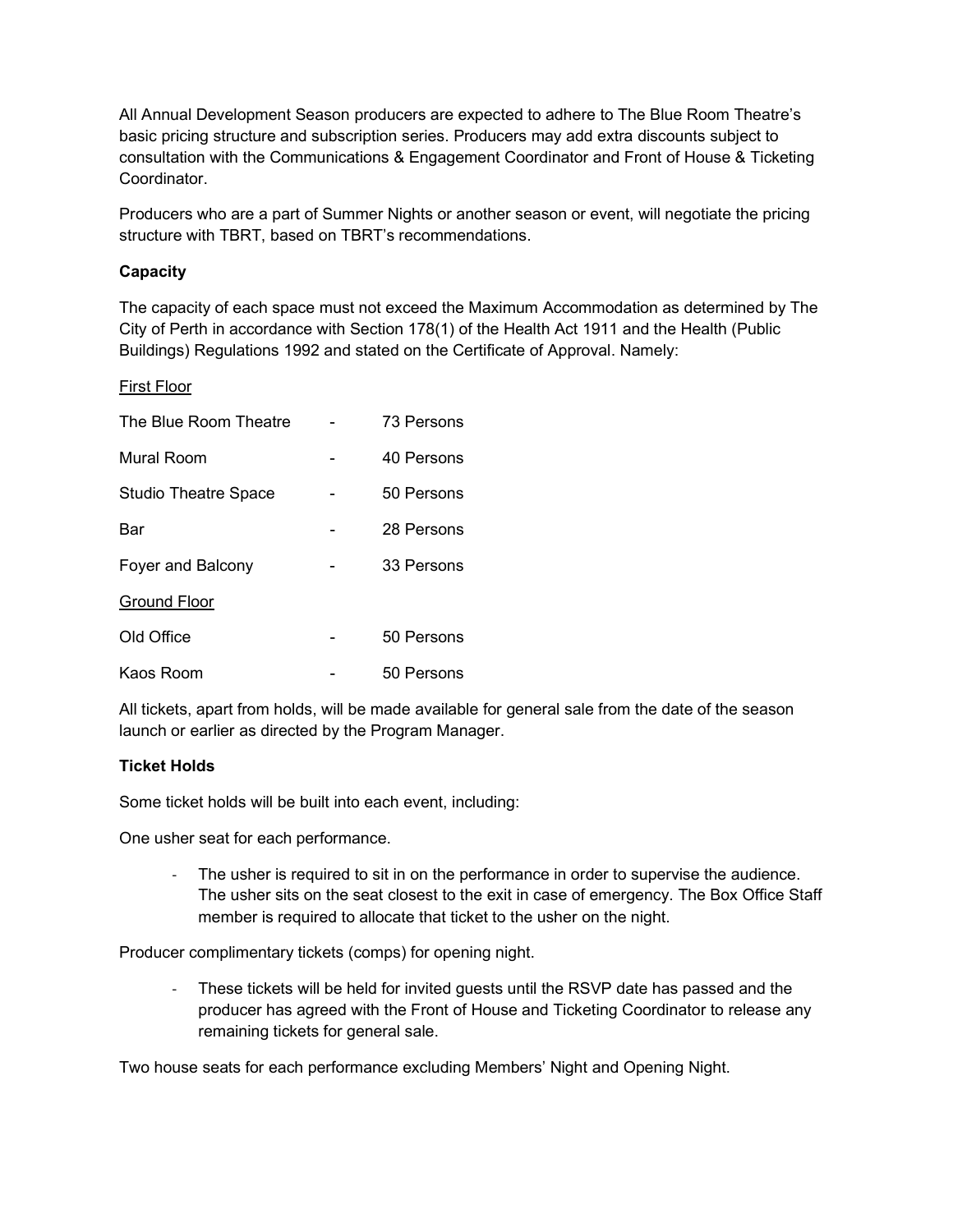These may be used by The Blue Room Theatre to issue tickets under circumstances as outlined under complimentary tickets. If not used by Friday 12:00pm, all holds for the following week will be released for general sale. Holds may also be added throughout the season on behalf of the producer for media, special offers, competition winners and schools.

### Reservations

As a general rule, The Blue Room Theatre does not reserve tickets for patrons as this results in the tickets being unavailable to the general public without the certainty of a sale. Tickets may be reserved in special circumstances where a definite sale is facilitated. All reserved tickets must be released prior to box office opening for that performance.

#### Complimentary Tickets

Complimentary tickets are only issued when the circumstances are beneficial to either The Blue Room Theatre or the producer. TBRT reserves the right to limit the number of complimentary tickets available to producers.

 TBRT will invite key stakeholders, including funders and sponsors to productions as required by their individual agreements. They will be invited to attend opening night but may select any other performance subject to availability. The Blue Room Theatre will supply producers with a 'must invite list' with the contact details of other sponsors, staff and board of TBRT, government officials, TBRT judges, and season assessors who must be invited to opening nights. If these VIPs are unable to attend opening night but would like to transfer their tickets to another night TBRT will endeavour to ensure that this is within the first week of the production's season. There may, however, be some instances where an exception is made and this will be negotiated with the producer as needed.

The producer may add to the opening night invite list and also request extra complimentary tickets be processed throughout their season.

Instances where TBRT may issue other comp tickets:

- 1. Casual Front of House Staff may book tickets to the preview of a production, or another night during the first week if they are unable to attend the preview. Casual staff may also attend on another night only if a seat is available. The Blue Room Theatre believes that it is important for staff to be able to talk knowledgably about shows to patrons.
- 2. TBRT honours companion cards and will issue one comp ticket per companion card holder. The card must be produced when tickets are collected from box office.
- 3. TBRT will issue one comp teacher ticket for every 10 students when booking schools.

In general, TBRT encourages artists to make their own decision whether they offer one or two comp tickets to invited patrons even when our spaces are at full capacity. If capacities are restricted due to State or Federal Government mandated restrictions, TBRT will work with producers to ensure that comps offered to media, sponsors and staff are reduced to only one per person.

#### Exchanges and refunds

Ticket purchasers will be advised in their booking confirmation that their ticket cannot be exchanged or refunded except as outlined in the LPA Ticketing Code of Practice.